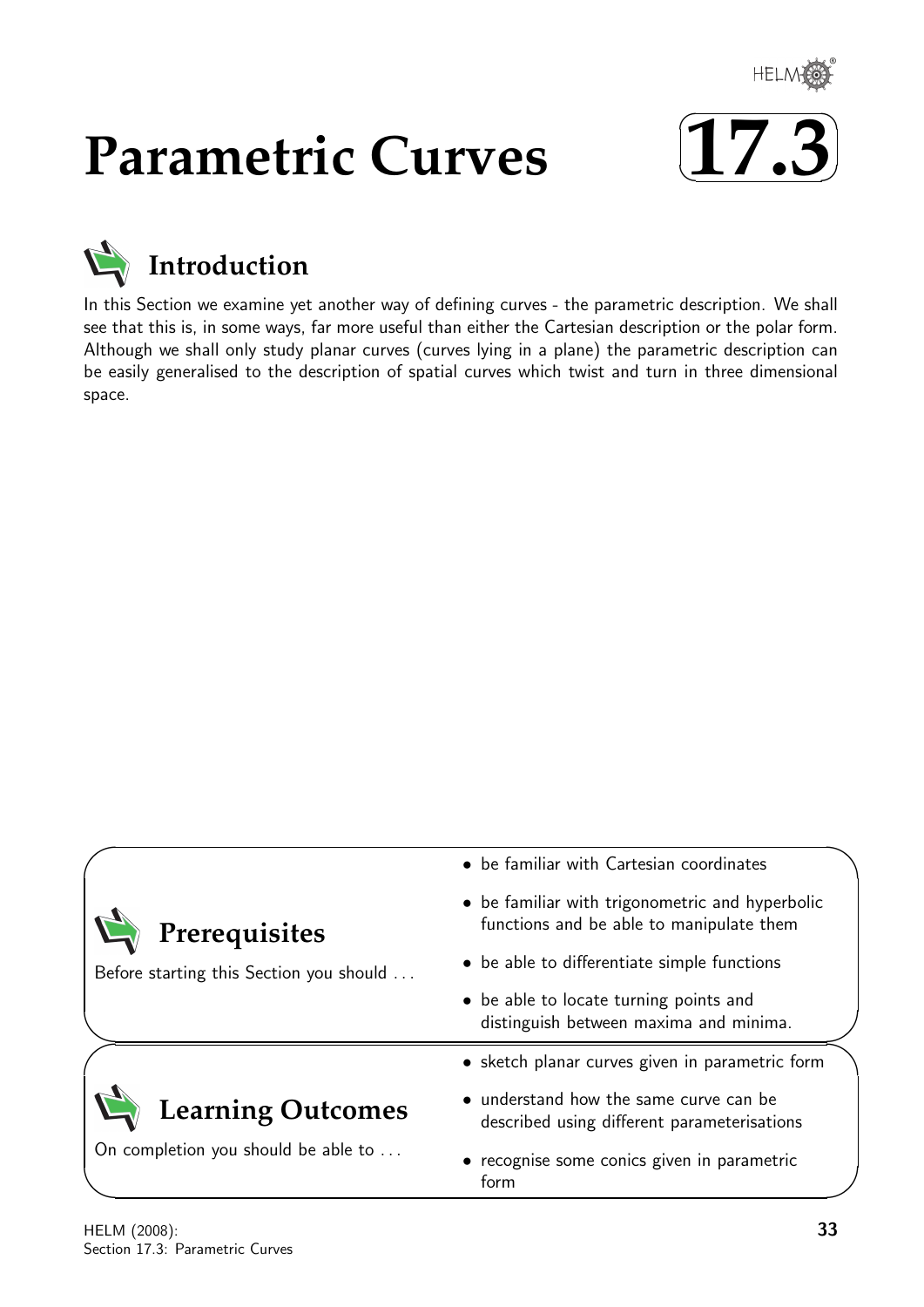# **1. Parametric curves**

Here we explore the use of a parameter t in the description of curves. We shall see that it has some advantages over the more usual Cartesian description. We start with a simple example.



The curve in Figure 16 resembles part of an ellipse. This can be verified by eliminating t from the parametric equations to obtain an expression involving  $x, y$  only. If we divide the first parametric equation by 2 and the second by 3, square both and add we obtain

$$
\left(\frac{x}{2}\right)^2 + \left(\frac{y}{3}\right)^2 = \cos^2 t + \sin^2 t \equiv 1 \quad \text{i.e.} \quad \frac{x^2}{4} + \frac{y^2}{9} = 1
$$

which we easily recognise as an ellipse whose major-axis is the  $y$ -axis. Also, as  $t$  ranges from  $0 \to \frac{\pi}{2}$ 2  $x = 2 \cos t$  decreases from  $2 \rightarrow 0$ , and  $y = 3 \sin t$  increases from  $0 \rightarrow 3$ . We conclude that the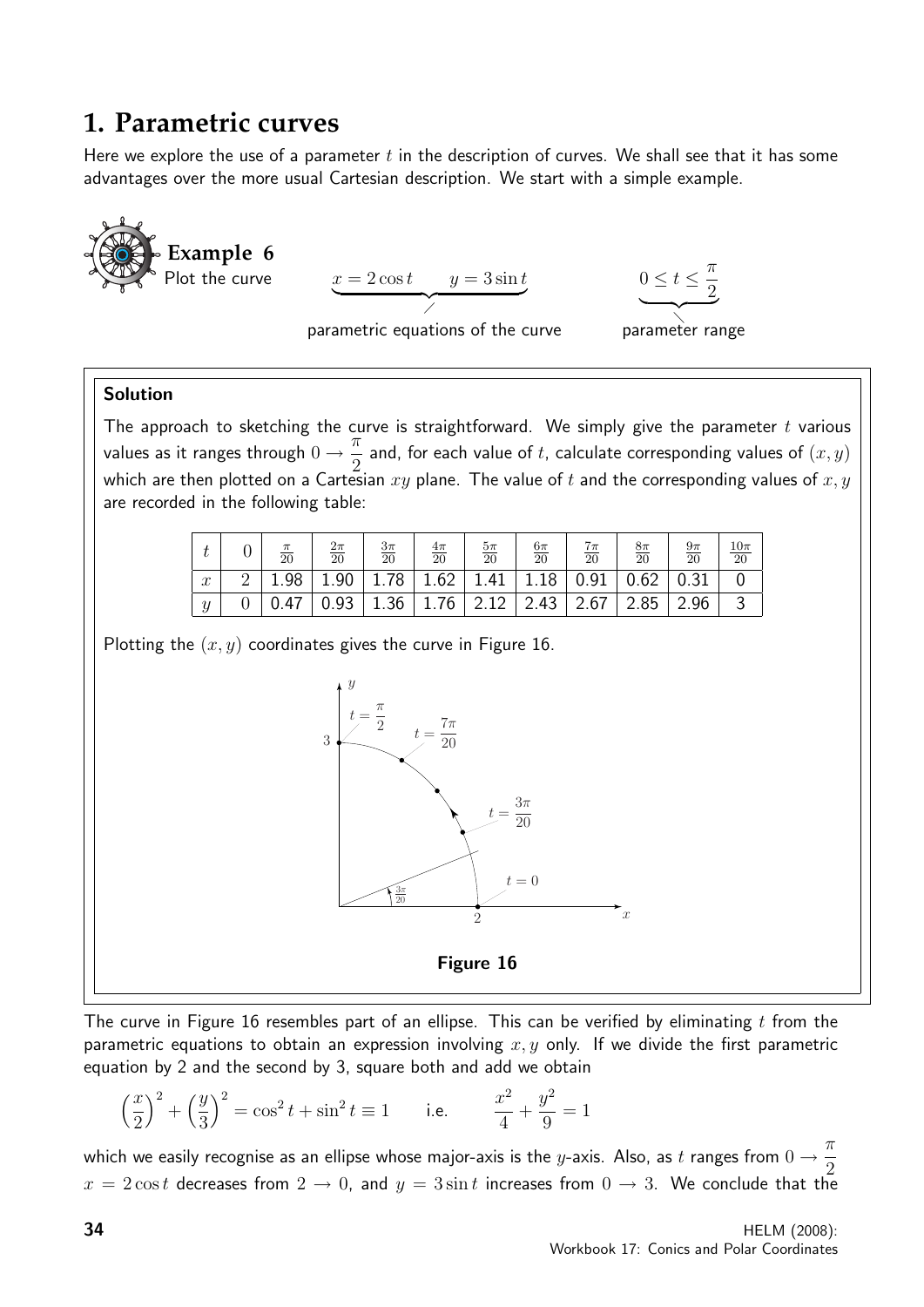®

parametric equations  $x=2\cos t$ ,  $y=3\sin t$  together with the parametric range  $0\leq t\leq\frac{\pi}{2}$ 2 describe that part of the ellipse  $\frac{x^2}{4}$ 4 +  $y^2$ 9  $= 1$  in the positive quadrant. On the curve in Figure 16 we have used an arrow to indicate the direction that we move along the curve as  $t$  increases from its initial value 0.



Plot the curve 
$$
x = t + 1
$$
  $y = 2t^2 - 3$   $0 \le t \le 1$ 

Do you recognise this curve as a conic section?

First construct a table of  $(x, y)$  values as t ranges from  $0 \rightarrow 1$ :

|               | <b>Your solution</b> |      |         |        |         |                |  |
|---------------|----------------------|------|---------|--------|---------|----------------|--|
|               | U                    | 0    | 0.25    | 0.5    | 0.75    |                |  |
|               | $\boldsymbol{x}$     |      |         |        |         |                |  |
|               | $\boldsymbol{y}$     |      |         |        |         |                |  |
| <b>Answer</b> |                      |      |         |        |         |                |  |
|               | U                    | 0    | 0.25    | 0.5    | 0.75    | 1              |  |
|               | $\boldsymbol{x}$     | T.   | 1.25    | 1.5    | 1.75    | $\overline{2}$ |  |
|               | $\boldsymbol{y}$     | $-3$ | $-2.88$ | $-2.5$ | $-1.88$ | $-1$           |  |

Now plot the points on a Cartesian plane:



Now eliminate the *t*-variable from  $x = t + 1$ ,  $y = 2t^2 - 3$  to obtain the xy form of the curve: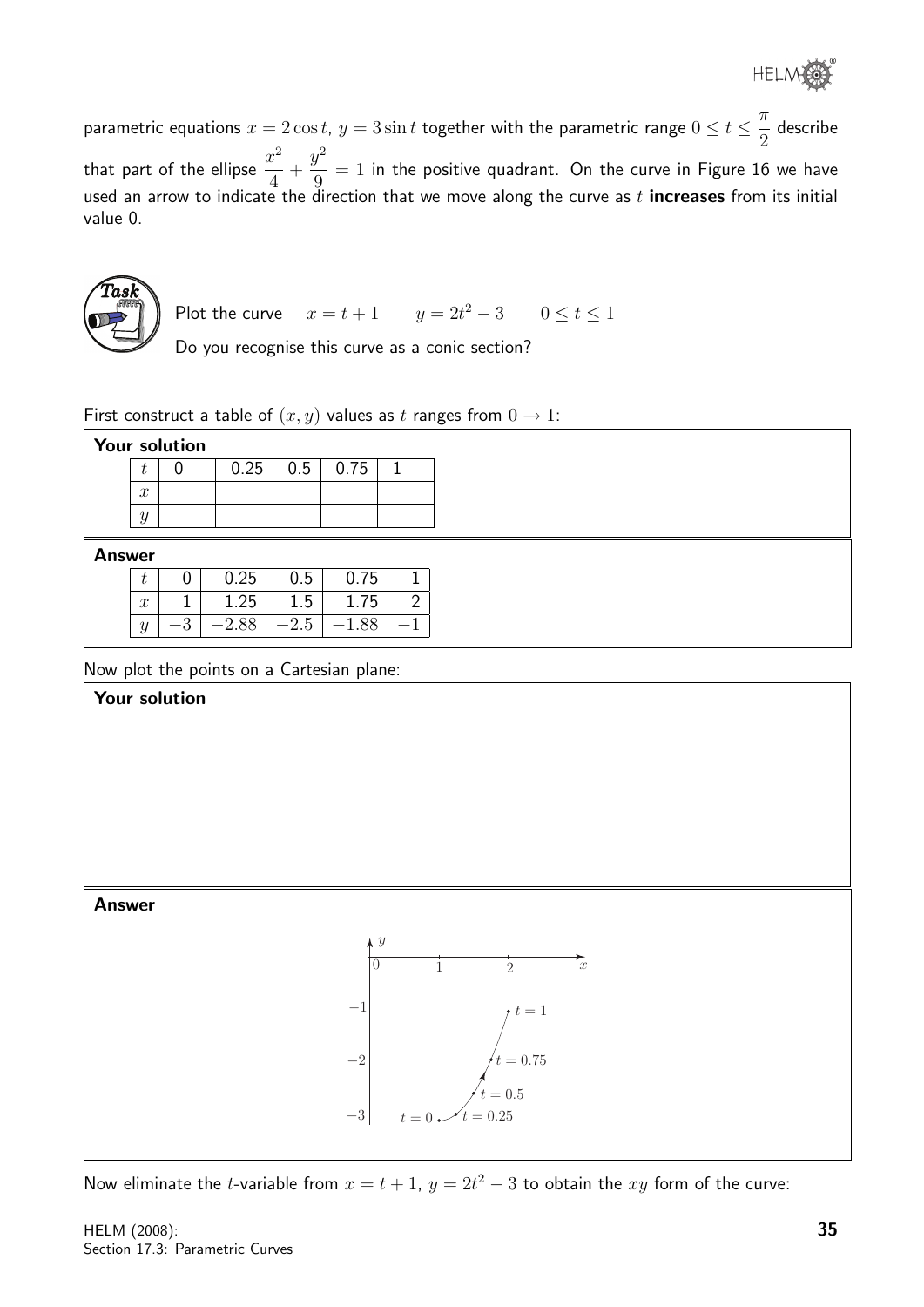



#### Solution

This is very similar to the previous Task (except for  $t^4$  replacing  $t^2$  in the expression for  $y$  and  $t^2$ replacing t in the expression for  $x$ ). The corresponding table of values is



We see that this is identical to the curve drawn previously. This is confirmed by eliminating the t-parameter from the expressions defining  $x,y$ . Here  $t^2 = x - 1$  so  $y = 2(x - 1)^2 - 3$  which is the same as obtained in the last Task. The main difference is that particular values of  $t$  locate (in general) different  $(x, y)$  points on the curve for the two parametric representations.

We conclude that a given curve in the  $xy$  plane can have many (in fact infinitely many) parametric descriptions.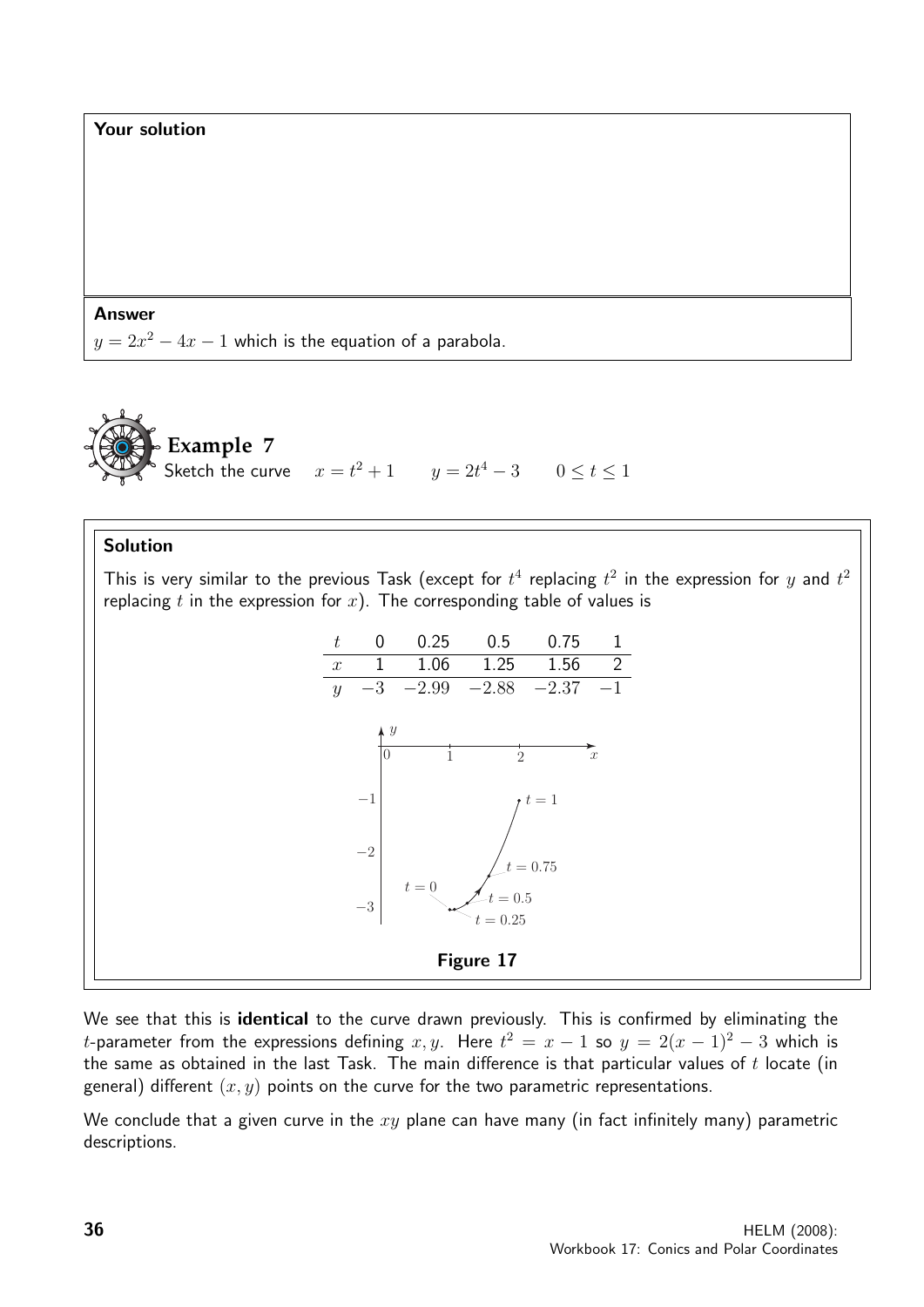



Show that the two parametric representations below describe the same curve.

(a) 
$$
x = \cos t
$$
  $y = \sin t$   $0 \le t \le \frac{\pi}{2}$   
\n(b)  $x = t$   $y = \sqrt{1 - t^2}$   $0 \le t \le 1$ 

Eliminate  $t$  from the parametric equations in (a):

| Your solution                                             |  |  |  |  |  |  |  |  |
|-----------------------------------------------------------|--|--|--|--|--|--|--|--|
|                                                           |  |  |  |  |  |  |  |  |
| <b>Answer</b>                                             |  |  |  |  |  |  |  |  |
| $x^2 + y^2 = \cos^2 t + \sin^2 t = 1$                     |  |  |  |  |  |  |  |  |
| Eliminate $t$ from the parametric equations in $(b)$ :    |  |  |  |  |  |  |  |  |
| <b>Your solution</b>                                      |  |  |  |  |  |  |  |  |
|                                                           |  |  |  |  |  |  |  |  |
| <b>Answer</b>                                             |  |  |  |  |  |  |  |  |
| $y = \sqrt{1 - x^2}$ : $y^2 = 1 - x^2$ or $x^2 + y^2 = 1$ |  |  |  |  |  |  |  |  |

What do you conclude?

#### Your solution

#### Answer

Both parametric descriptions represent (part of) a circle centred at the origin of radius 1.

## **2. General parametric form**

We will assume that any curve in the  $xy$  plane may be written in parametric form:

$$
x = g(t) \qquad y = h(t)
$$

$$
t_0\leq t\leq t_1
$$

parametric equations of the curve parameter range

parameter range

in which  $g(t)$ ,  $h(t)$  are given functions of t and the parameter t ranges over the values  $t_0 \rightarrow t_1$ . As we give values to t within this range then corresponding values of  $x, y$  are calculated from  $x = g(t)$ ,  $y = h(t)$  which can then be plotted on an xy plane.

In HELM 12.3, we discovered how to obtain the derivative  $\frac{dy}{dx}$  $\frac{dy}{dx}$  from a knowledge of the parametric

derivatives  $\displaystyle{\frac{dy}{dt}}$  and  $\displaystyle{\frac{dx}{dt}}$ . We found

$$
\frac{dy}{dx} = \frac{dy}{dt} \div \frac{dx}{dt} \quad \text{and} \quad \frac{d^2y}{dx^2} = \left(\frac{dx}{dt}\frac{d^2y}{dt^2} - \frac{dy}{dt}\frac{d^2x}{dt^2}\right) \div \left(\frac{dx}{dt}\right)^3
$$

HELM (2008): Section 17.3: Parametric Curves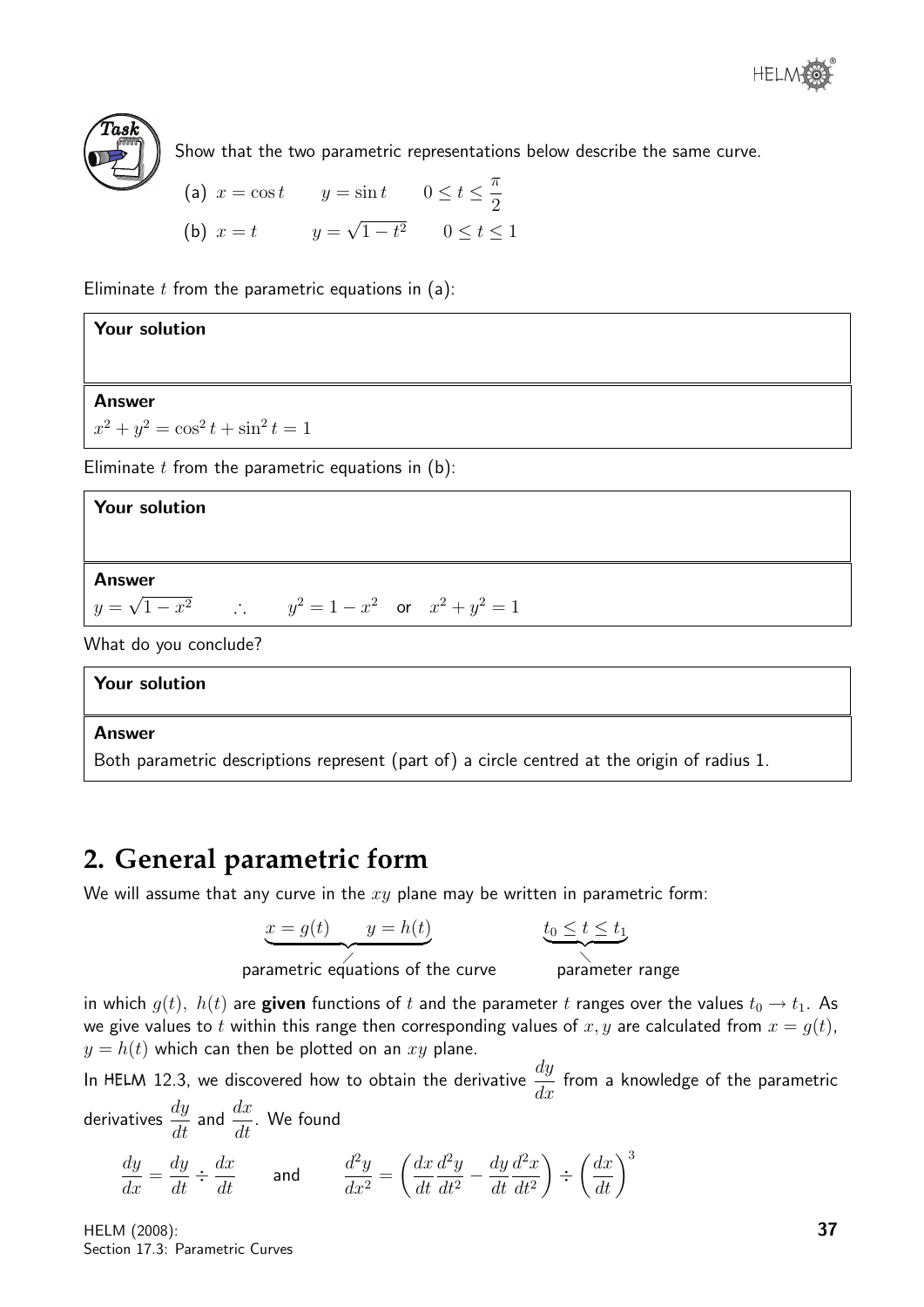Note that derivatives with respect to the parameter  $t$  are often denoted by a dot:

$$
\frac{dx}{dt} \equiv \dot{x} \qquad \frac{dy}{dt} \equiv \dot{y} \qquad \frac{d^2x}{dt^2} \equiv \ddot{x} \quad \text{etc}
$$

so that

$$
\frac{dy}{dx}=\frac{\dot{y}}{\dot{x}} \qquad \text{and} \qquad \frac{d^2y}{dx^2}=\frac{\dot{x}\ddot{y}-\dot{y}\ddot{x}}{\dot{x}^3}
$$

Knowledge of the derivative is sometimes useful in curve sketching.

### **Example 8** Sketch the curve  $x = t^3 + 3t^2 + 2t$   $y = 3 - 2t - t^2$   $-3 \le t \le 1$ .

#### Solution

$$
x = t3 + 3t2 + 2t = t(t + 2)(t + 1) \qquad y = 3 - 2t - t2 = -(t + 3)(t - 1)
$$

so that  $x = 0$  when  $t = 0, -1, -2$  and  $y = 0$  when  $t = -3, 1$ . We calculate the values of  $x, y$  at various values of  $t$ :

|  | $t \quad -3 \quad -2.50 \quad -2 \quad -1.50 \quad -1 \quad -0.50 \quad 0 \quad 0.50$ |  |  |  |
|--|---------------------------------------------------------------------------------------|--|--|--|
|  | $x -6 -1.88$ 0 0.38 0 -0.38 0 1.88                                                    |  |  |  |
|  | y 0 1.75 3 3.75 4 3.75 3 1.75                                                         |  |  |  |

We see that  $t = -2$  and  $t = 0$  give rise to the same coordinate values for  $(x, y)$ . This represents a double-point in the curve which is one where the curve crosses itself. Now

 $dx$  $\frac{dx}{dt} = 3t^2 + 6t + 2, \quad \frac{dy}{dt} = -2 - 2t \qquad \therefore \qquad \frac{dy}{dx}$  $\frac{dy}{dx} =$  $-2(1+t)$  $3t^2 + 6t + 2$ 

so there is a turning point when  $t=-1$ . The reader is urged to calculate  $\frac{d^2y}{dt^2}$  $\frac{d^2y}{dx^2}$  and to show that this is negative when  $t = -1$  (i.e. at  $x = 0$ ,  $y = 4$ ) indicating a maximum when. (The reader should check that vertical tangents occur at  $t = -0.43$  and  $t = -1.47$ , to 2 d.p.) We can now make a reasonable sketch of the curve:

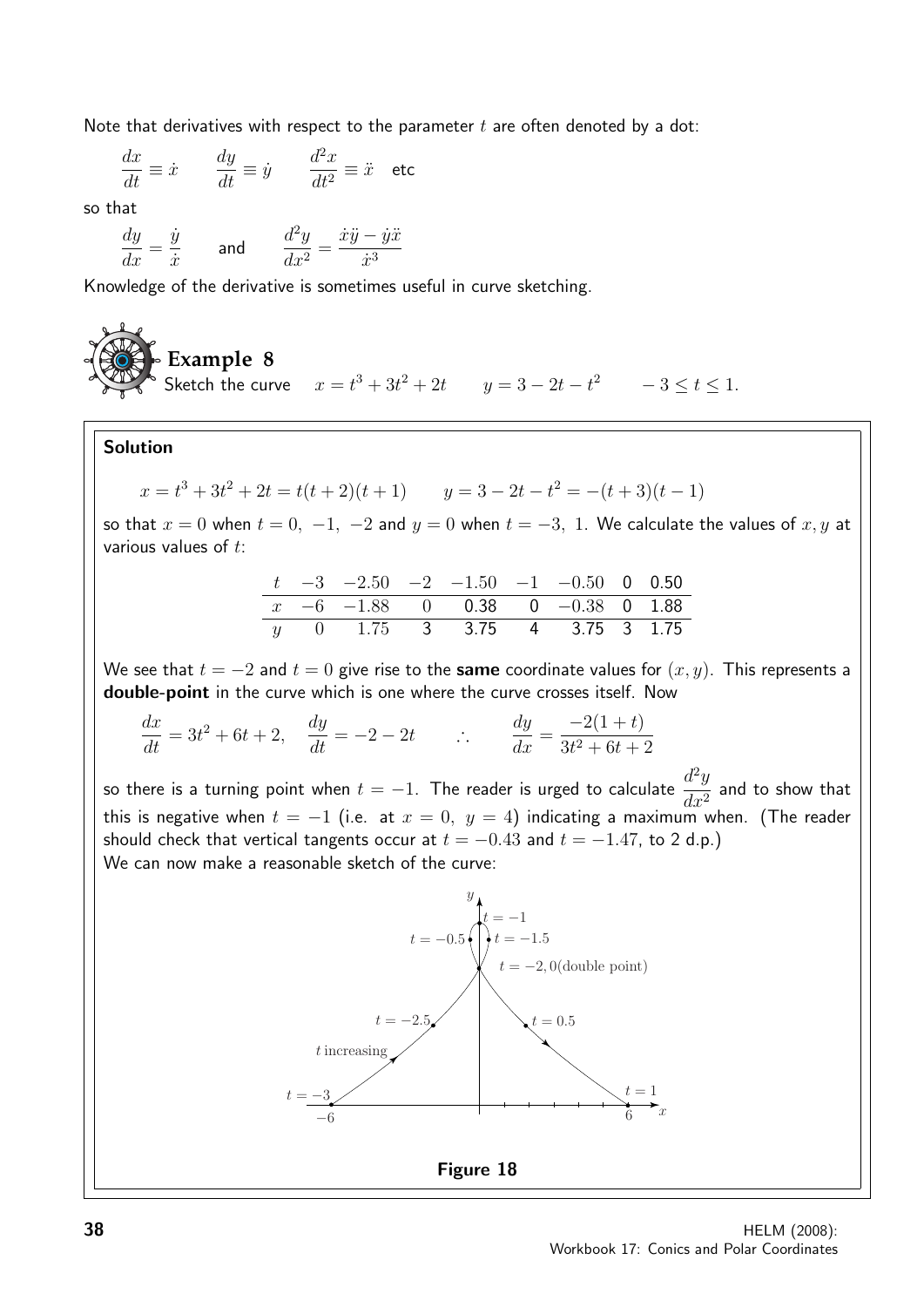

# **3. Standard forms of conic sections in parametric form**

We have seen above that, given a curve in the  $xy$  plane, there is no unique way of representing it in parametric form. However, for some commonly occurring curves, particularly the conics, there are accepted standard parametric equations.

#### **The parabola**

The standard parametric equations for a parabola are:  $x = at^2$   $y = 2at$ 

Clearly, we have  $t =$  $\hat{y}$ 2a and by eliminating t we get  $x = a$  $\int y^2$  $4a^2$  $\setminus$ or  $y^2 = 4ax$  which we recognise as the standard Cartesian description of a parabola. As an illustration, Figure 19 shows the curve with  $a = 2$  and  $-1 \le t \le 2.3$ 



Figure 19

#### **The ellipse**

Here, the standard equations are  $x = a \cos t$   $y = b \sin t$ 

Again, eliminating t (dividing the first equation by a, the second by b, squaring and adding) we have

$$
\left(\frac{x}{a}\right)^2 + \left(\frac{y}{b}\right)^2 = \cos^2 t + \sin^2 t \equiv 1 \quad \text{or, in more familiar form:} \quad \frac{x^2}{a^2} + \frac{y^2}{b^2} = 1.
$$

If we choose the range for t as  $0 \le t \le \frac{7\pi}{4}$ 4 the following segment of the ellipse is obtained.



Here we note that (except in the special case when  $a = b$ , giving a circle) the parameter t is **not** the angle that the radial line makes with the the positive  $x$ -axis.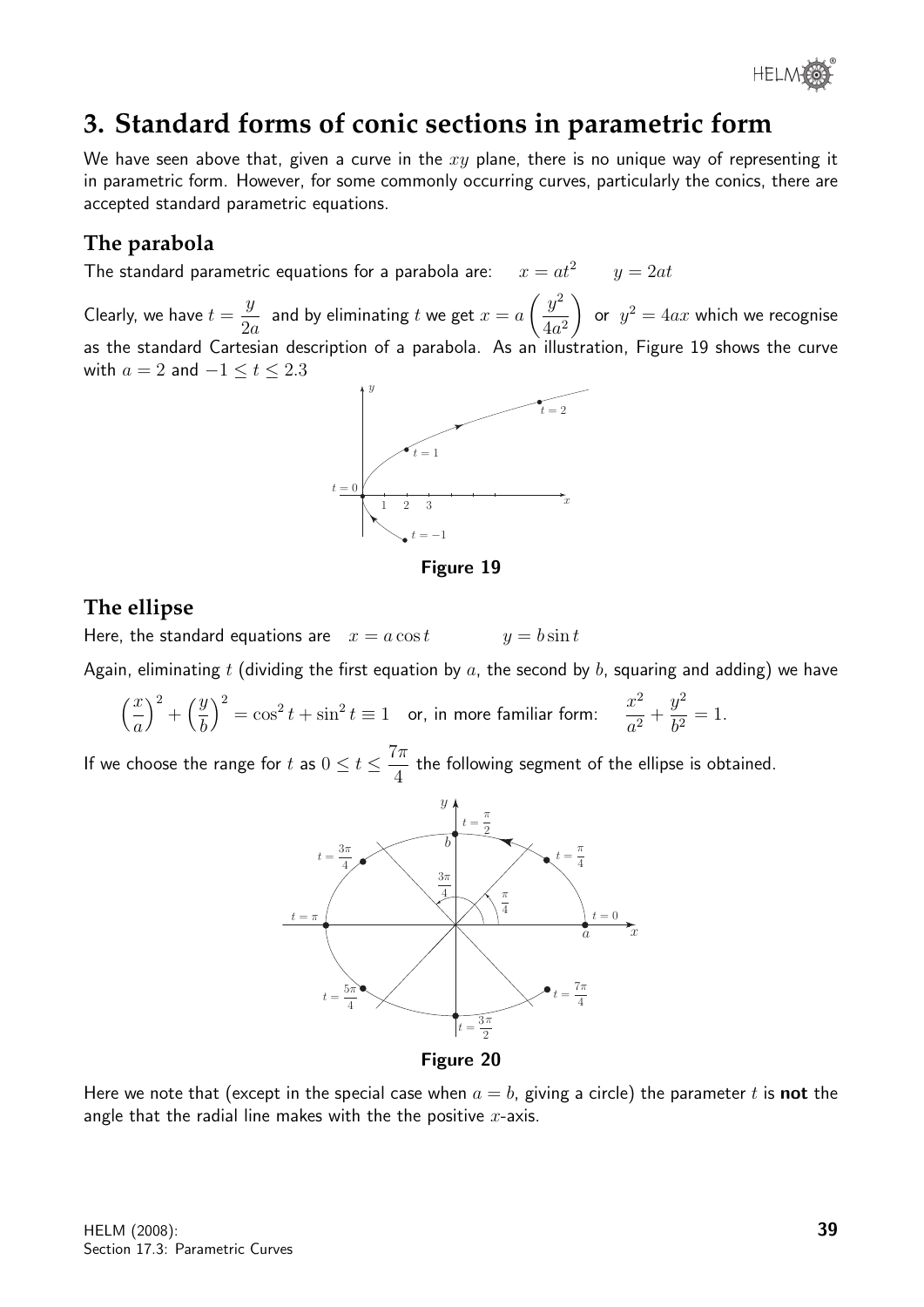In the study of the orbits of planets and satellites it is often preferable to use plane polar coordinates  $(r,\theta)$  to treat the problem. In these coordinates an ellipse has an equation of the form  $\frac{1}{r}=A+\frac{1}{f}$ r  $B\cos\theta$ , with  $A$  and  $B$  positive numbers such that  $B < A$ . Not only is there a difference in the equations on passing from Cartesian to polar coordinates; there is also a change in the origin of coordinates. The polar coordinate equation is using a focus of the ellipse as the origin. In the Cartesian description the foci are two points at  $+e$  along the x-axis, where e obeys the equation  $e = a - b$ , if we assume that  $a < b$  i.e. we choose the long axis of the ellipse as the x-axis. This problem gives some practice at algebraic manipulation and also indicates some shortcuts which can be made once the mathematics of the ellipse has been understood.



$$
\frac{1}{r} = 2 + \cos \theta
$$

Convert the equation to Cartesian form. [Hint: remember that  $x = r \cos \theta$ .]

#### Solution

Multiplying the given equation by r and then using  $x = r \cos \theta$  gives the results

 $1 = 2r + x$  so that  $2r = 1 - x$ 

We now square the second equation, remembering that  $r^2 = x^2 + y^2.$  We now have

 $4(x^2+y^2)=(1-x)^2=1+x^2-2x$  so that  $3x^2+2x+4y^2=1$ 

We now recall the method of completing the square, which allows us to set

$$
3x^2 + 2x = 3(x^2 + \frac{2x}{3})^2 - \frac{1}{9})
$$

Putting this result into the equation and collecting terms leads to the final result

$$
\frac{(x+\frac{1}{3})^2}{a^2} + \frac{y^2}{b^2} = 1 \quad \text{with} \quad a = \frac{2}{3} \text{ and } b = \sqrt{\frac{1}{3}}.
$$

This is the standard Cartesian form for the equation of an ellipse but we must remember that we started from a polar equation with a focus of the ellipse as origin. The presence of the term  $x\,+\,$ 1 3 in the equation above actually tells us that the focus being used as origin was a distance of  $\frac{1}{2}$ 3 to the right of the centre of the ellipse at  $x = 0$ .

The preceding piece of algebra was necessary in order to convince us that the original equation in plane polar coordinates does represent an ellipse. However, now that we are convinced of this we can go back and try to extract information in a more speedy way from the equation in its original  $(r, \theta)$  form.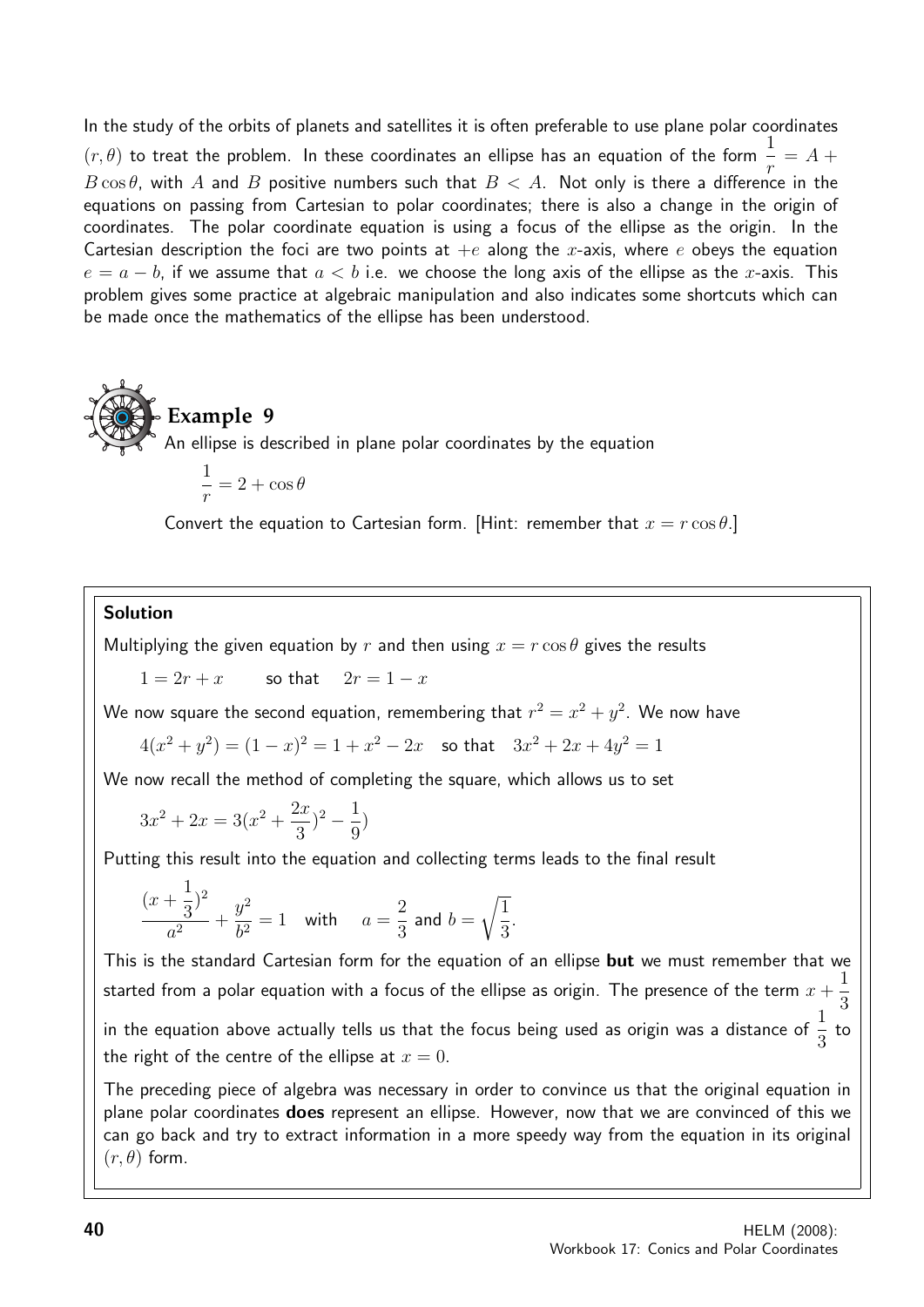

2 3 ,

. This tells us that  $a=$ 

Solution (contd.) Try setting  $\theta = 0$  and  $\theta = \pi$  in the equation 1 r  $= 2 + \cos \theta$ We find that at  $\theta=0$  we have  $r=$ 1 3 while at  $\theta=\pi$  we have  $r=1.$  These  $r$  values correspond to the two ends of the ellipse, so the long axis has a total length  $1\,+\,$ exactly as found by our longer algebraic derivation. We can further deduce that the focus acting as origin must be at a distance of  $\frac{1}{2}$ 3 from the centre of the ellipse in order to lead to the two  $r$  values at  $\theta = 0$  and  $\theta = \pi$ . If we now use the equation  $e = a - b$  mentioned earlier then we find that 4  $\sqrt{1}$ 

#### **The hyperbola**

9

 $- b<sup>2</sup>$ , so that  $b =$ 

1 9 =

The standard equations are  $x = a \cosh t$   $y = b \sinh t$ .

3

In this case, to eliminate t we use the identity  $\cosh^2 t - \sinh^2 t \equiv 1$  giving rise to the equation of the hyperbola in Cartesian form:

, as obtained by our lengthy algebra.

1 3 = 4 3

$$
\frac{x^2}{a^2} - \frac{y^2}{b^2} = 1.
$$

In Figure 21 we have chosen a parameter range  $-1 \le t \le 2$ .



#### Figure 21

To obtain the complete curve the parameter range  $-\infty < t < \infty$  must be used. These parametric equations only give the right-hand branch of the hyperbola. To obtain the left-hand branch we would use  $x = -a \cosh t$   $y = b \sinh t$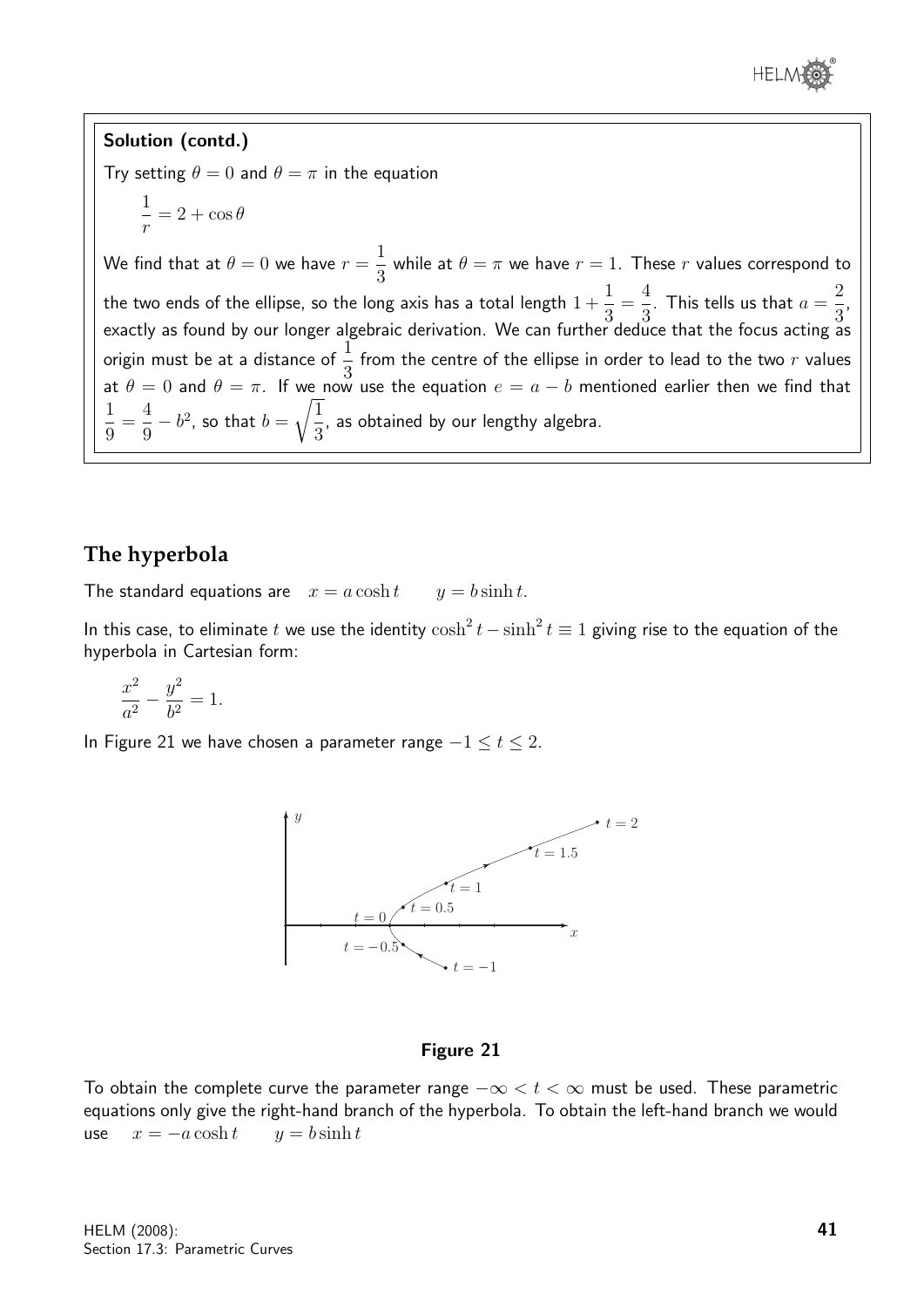#### **Exercises**

1. In the following sketch the given parametric curves. Also, eliminate the parameter to give the Cartesian equation in  $x$  and  $y$ .

(a) 
$$
x = t
$$
,  $y = 2 - t$   $0 \le t \le 1$   
\n(b)  $x = 2 - t$ ,  $y = t + 1$   $0 \le t \le \infty$   
\n(c)  $x = \frac{2}{t}$   $y = t - 2$   $0 < t < 3$   
\n(d)  $x = 3 \sin \frac{\pi t}{2}$   $y = 4 \cos \frac{\pi t}{2}$   $-1 \le t \le 0.5$ 

- 2. Find the tangent line to the parametric curve  $x = t^2 t$   $y t^2 + t$  at the point where  $t = 1$ .
- 3. For each of the following curves expressed in parametric form obtain expressions for  $\frac{dy}{d\theta}$  $rac{dy}{dx}$  and  $d^2y$  $\frac{d^2y}{dx^2}$  and use this information to help make a sketch.

(a) 
$$
x = t^2 - 2t
$$
,  $y = t^2 - 4t$ 

(b)  $x = t^3 - 3t - 2$ ,  $y = t^2 - t - 2$